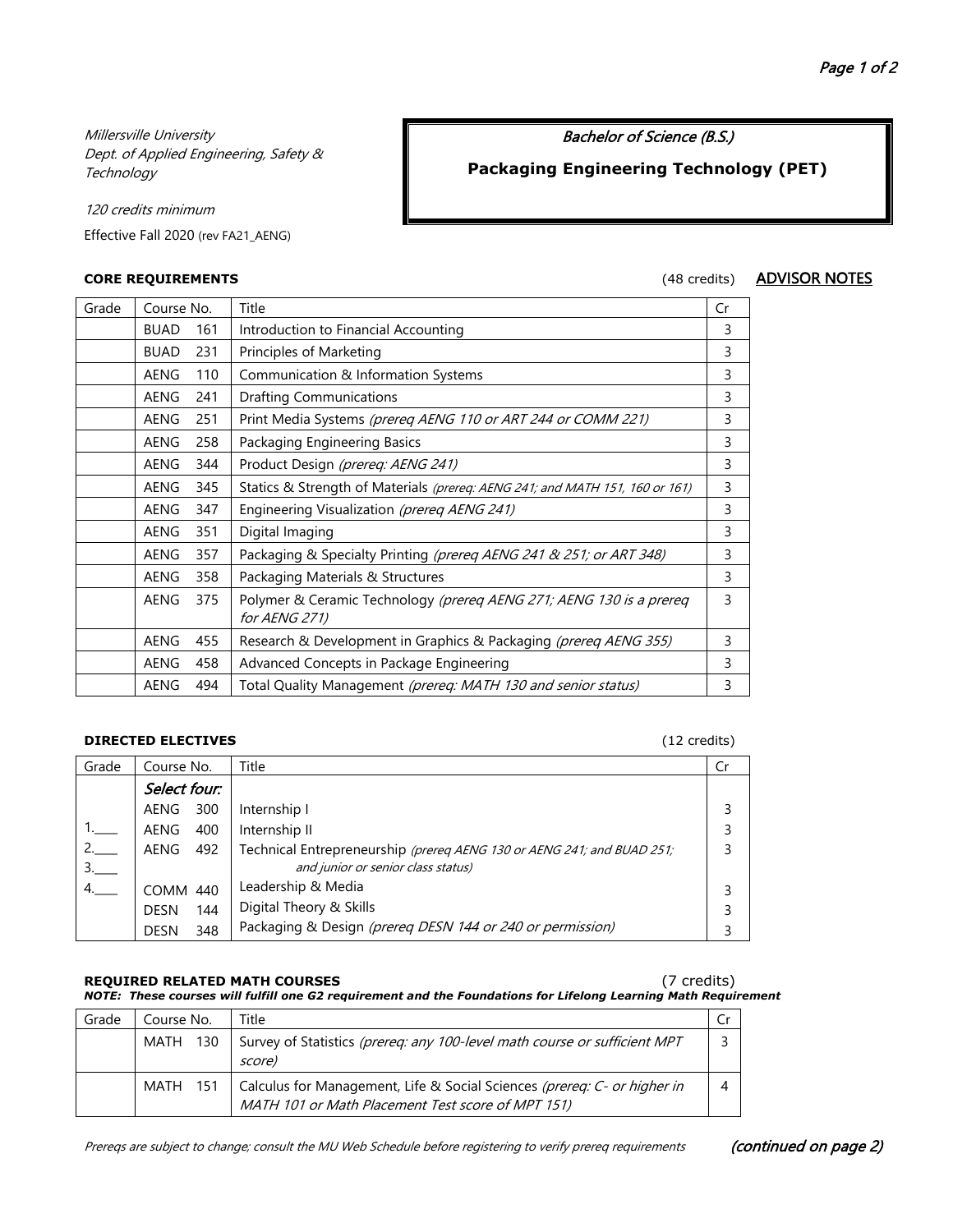## **REQUIRED RELATED SOCIAL SCIENCES** (6 credits) *NOTE: These courses also fulfill 6 credits in the G3 block* Grade | Course No. | Title | Creative Creative Creative Creative Creative Creative Creative Creative Creative ECON 101 Macroeconomics 3 ECON 102 Microeconomics 3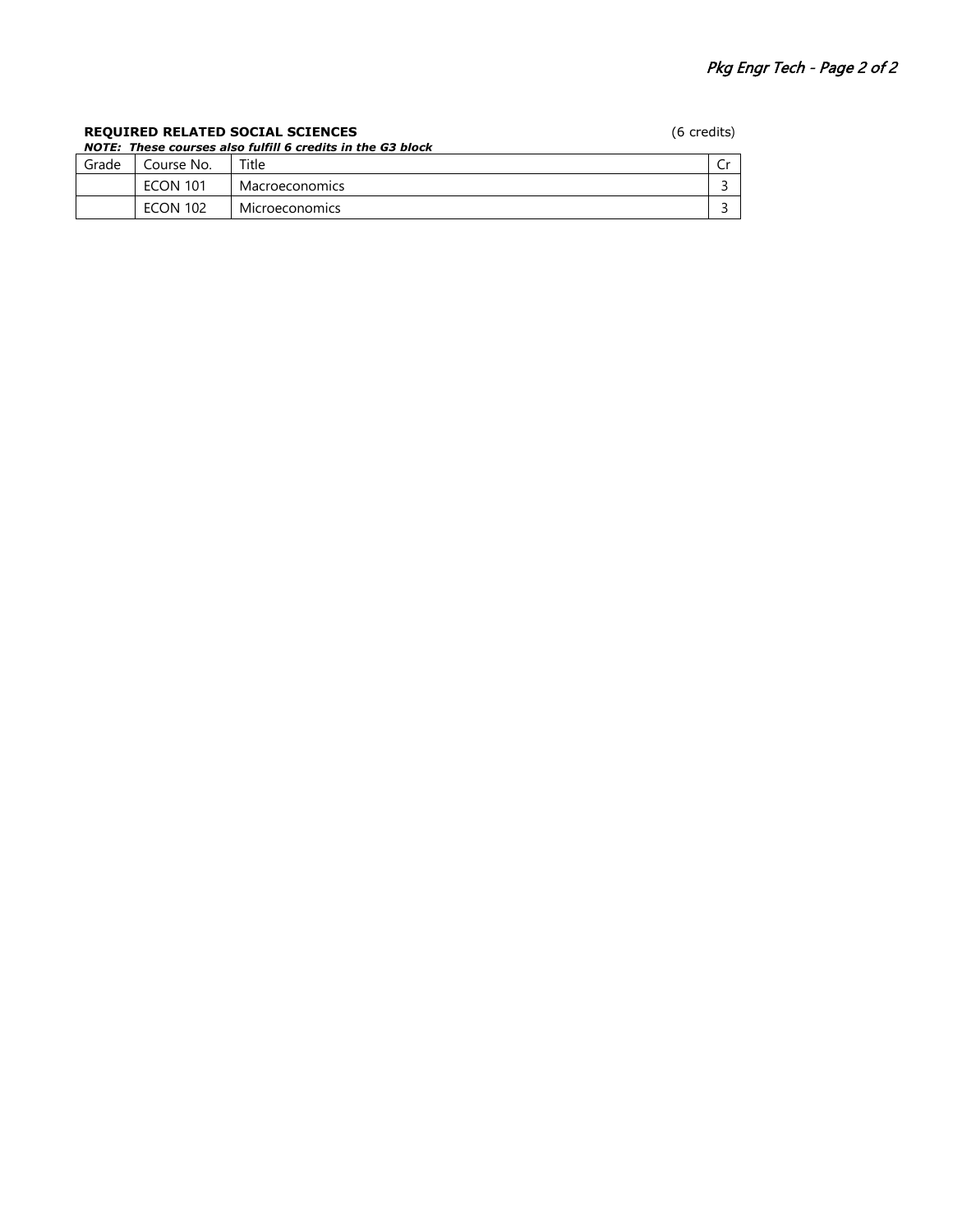### **GENERAL EDUCATION REQUIREMENTS** (48 credits)

| Grade | Course No. | Title |                                                        |  |
|-------|------------|-------|--------------------------------------------------------|--|
|       |            |       | Maximum of two courses                                 |  |
|       |            |       | from the same dept; all three<br>courses could be from |  |
|       |            |       |                                                        |  |

## G2 – SCIENCE & MATH (9 credits)  $-$  3 credits required for G2 are fulfilled by Required Related Math

| Grade | Course No. | Title                                                    |                                                   | Cr |
|-------|------------|----------------------------------------------------------|---------------------------------------------------|----|
|       | х          | fulfilled by one of the Required Related<br>Math courses | Must have two natural<br>science courses (BIOL,   | ❸  |
|       |            |                                                          | CHEM, ESCI, PHYS or GEOG                          | २  |
|       |            |                                                          | with the G2 label) to<br>complete G2; one science |    |
|       |            |                                                          |                                                   |    |

#### G3 - SOCIAL SCIENCES (9 credits) [AFAM, ANTH, BUAD, GEOG, GOVT, HIST, INTL, PSYC, SOCY, SOWK/GERT, WSTU]

| Grade                    | Course No. | $\tau$ itle           |                                                |  |
|--------------------------|------------|-----------------------|------------------------------------------------|--|
| $\ddot{\phantom{a}}$     |            | fulfilled by ECON 101 | Third course cannot be<br>ECON; must be from a |  |
| $\overline{\phantom{a}}$ |            | fulfilled by ECON 102 | different dent                                 |  |
|                          |            |                       |                                                |  |

## Additional General Education Requirements

| Grade | Course No.  | Title                                                                                  |  |
|-------|-------------|----------------------------------------------------------------------------------------|--|
|       | COMM 100    | Fundamentals of Speech (minimum of "C-" required)                                      |  |
|       | 110<br>ENGL | English Composition (minimum of "C-" required)                                         |  |
| X     | X           | Math course (fulfilled by one of the Required Related Math courses)                    |  |
|       | WFII<br>175 | <b>Wellness</b>                                                                        |  |
|       |             | <b>Perspectives</b> [P] <i>(NOTE: AENG 301, 302, 303 or 304 recommended)</i>           |  |
|       |             | <b>UNIV 103</b> or Open Elective (Open Elective cannot be a course from major<br>dept) |  |

## Advanced Writing (AW) Course

| Grade | Course No. | Title                        |  |
|-------|------------|------------------------------|--|
|       |            | Select <i>ONE</i> from:      |  |
|       | ENGL       | • ENGL 312 Technical Writing |  |
|       |            | • ENGL 316 Business Writing  |  |
|       |            | • ENGL 319 Science Writing   |  |

## GENERAL EDUCATION REQUIREMENTS CHECKLIST:

Three G1, G2, or G3 courses at **200-LEVEL OR HIGHER**:

Three **WRITING** [W] courses (does not include ENGL 312/316/318/319):

One **CULTURAL DIVERSITY** [D] course: *NOTE: AENG 303 is a [D]* (1) \_\_\_\_\_\_\_\_\_\_\_